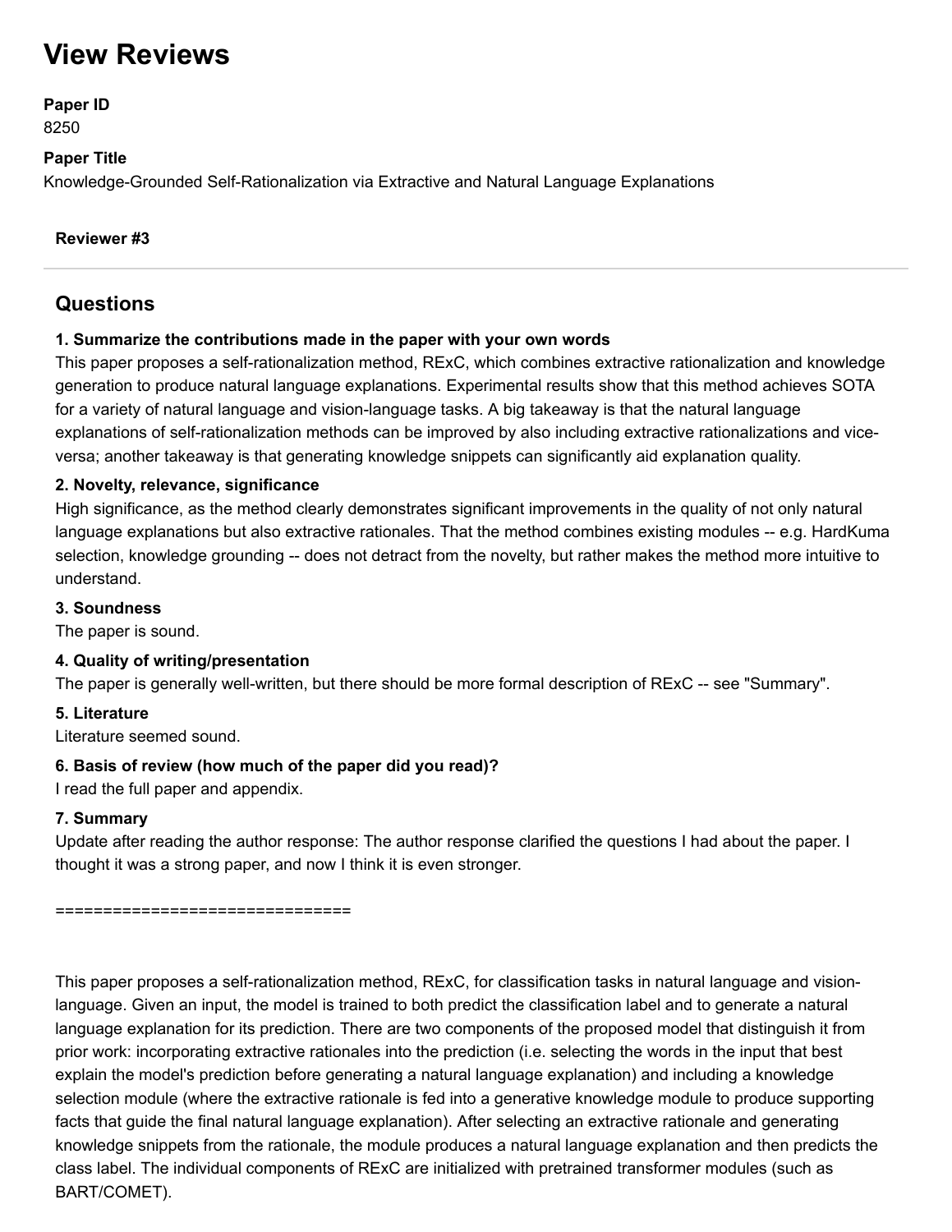The experimental results show that RExC consistently provides natural language explanations that are most similar to those of humans (and most interpretable by human evaluators), without sacrificing final task performance accuracy (and sometimes improving it). Additional experiments show that it's not only the natural language explanations that are similar to those of humans; the extractive rationales are more plausible than models that don't train on NLEs or use knowledge snippets, indicating the importance of incorporating these components into selfexplanation models. Additional experiments show the faithfulness of the natural language explanations and extractive rationales.

This is a strong paper. The method is intuitive and the empirical applications demonstrate that RExC is an important contribution. Specifically, the fact that including a) extractive rationales and b) knowledge modules as part of NLE methods is a significant advancement. I would argue for the acceptance of this paper into ICML.

My main issue with the paper is the writing: although most of the paper is well-written, I thought the explanation of RExC was unclear. Although there is a helpful figure, each component of RExC is described in English without any math or exposition-- for example, there is no provided intuition for the HardKuma distribution (which selects rationales and knowledge snippets), and without any formal math, I cannot be certain about the specific structure they use for latent selection. I was also confused by the inputs for each module in Figure 2: it seems that after the knowledge selection step, only the knowledge snippets are passed into NLE generation and task prediction. Is this correct? Looking at the example in Figure 1a, it seems impossible to predict "[person2] is guarding [person3]" from just the background knowledge. In other words, I assume that the input is being used somewhere in these steps, but without any formal math in the descriptions we cannot assess how.

Another thing I would've liked to see is an ablation with the same model used for RExC but dropping only the ER selector. This ablation is mentioned in the experiments section ("w/o ER"), but the experiments table does not include the results. One of the interesting results for me in this paper is that the ER selection is so important for generating high-quality NLEs, but we don't actually see the ablation where everything is kept the same but only the ER is dropped (we see an ablation without knowledge selection or ER, and the results significantly degrade, but there is no ablation without only ER).

Small questions/notes:

- How large is RExC, and how does the model size compare to the other models?

- From Figure 3, it seems that the RExC NLEs are more detailed than the SOTA NLEs. Is this a general pattern for RExC? And if so, is length correlated with NLE quality?

- It's hard to assess how good the comprehensiveness and sufficiency of the ERs/knowledge snippets are in Table 4 without some kind of baseline (it could be a very simple baseline, just to give us something to compare against).

Overall, I think this is a strong paper, that could be even stronger with more details about the model. I would argue for its acceptance into ICML.

#### **8. Miscellaneous minor issues**

It looks like there's a footnote in Table 1 ("1") that is missing.

# **10. [R] Phase 1 recommendation. Should the paper progress to phase 2?**

Yes

**Reviewer #4**

# **Questions**

**1. Summarize the contributions made in the paper with your own words**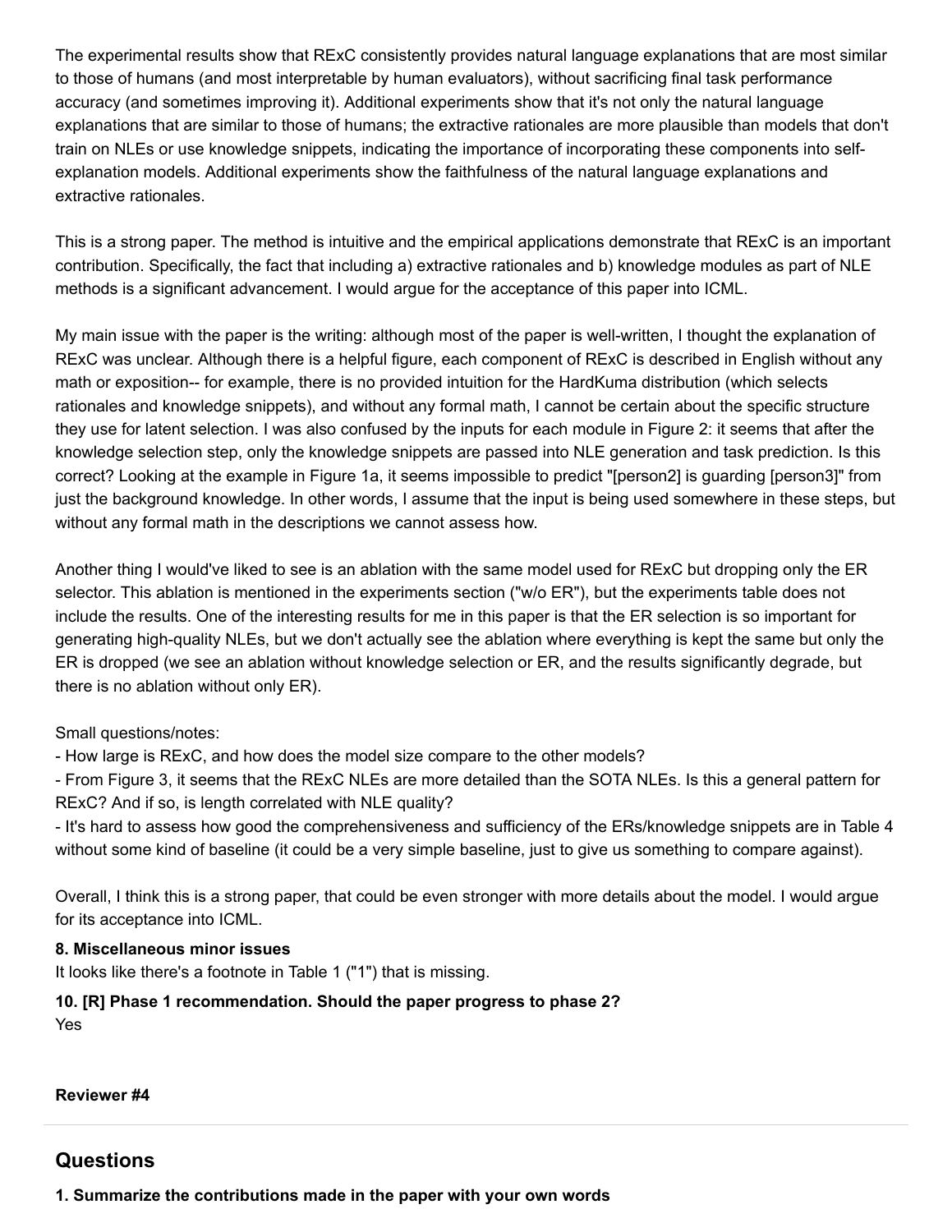The paper considers the problem of producing explanations for the predictions of a learned model. Explanations of two types are considered: attributive explanations that identify the features in the data that support the prediction, and natural language explanations that explain the prediction based on commonsense knowledge. The proposed solution outperforms state-of-the-art approaches in an empirical evaluation.

#### **2. Novelty, relevance, significance**

The main novelty seems to be that both forms of explanations are supported at the same time, and are trained jointly, which presumably is also the reason for the improved empirical performance.

## **3. Soundness**

The paper is an empirical one, and the methodology followed seems sound.

## **4. Quality of writing/presentation**

The paper is mostly easy to follow, although somewhat dense at points.

## **5. Literature**

The paper seems to be well-positioned with respect to relevant literature.

## **6. Basis of review (how much of the paper did you read)?**

I have read the entire paper, but I did not consult the appendix or other sources.

## **7. Summary**

A new architecture for producing explanations through attribution and natural language explanations that empirically outperforms SOTA.

# **10. [R] Phase 1 recommendation. Should the paper progress to phase 2?**

Yes

#### **Reviewer #5**

# **Questions**

## **1. Summarize the contributions made in the paper with your own words**

This paper presents a white-box method for knowlege-grounding for sel-frationalizing models. The proposed model, RExC, answers quesions of textual entainment tasks (Natural Language Inference) and visual Q/A tasks by extracting relevant rationales (for questions) and related background knowledge from external sources. I believe that the paper combine the benefits of the end-to-end training and explainable rationale. Empricial performance demonstrate the proposed model performs better compared to existing baseline models.

#### **2. Novelty, relevance, significance**

It is an interesting work on knowledge-grounding for self-rationalizing models.

One issue is that the internal procedure in Figure 2 is not fully explainable since knowledge snippets are not decoded into natural language. Authors said that the final hidden representations (vectors) are used. If it is the case, the vector representations may not be directly (one-to-one) mapped to the natural language as shown in Figure 1. Thus, this part should be clarified.

Also, it is not clear where the empirical performance comes. That is, utilizing existing SOTA methods as internal modules could improve the performance in NLI and VQA.

the outcome looks fully explainables in extractive rationales and knowledge grounding in motivation.

#### **3. Soundness**

The proposed methods are rigorous in that the used components are state-of-the-art in NLP.

#### **4. Quality of writing/presentation**

There are some prepresentation issues in writing. However, the issues are not critical.

#### **5. Literature**